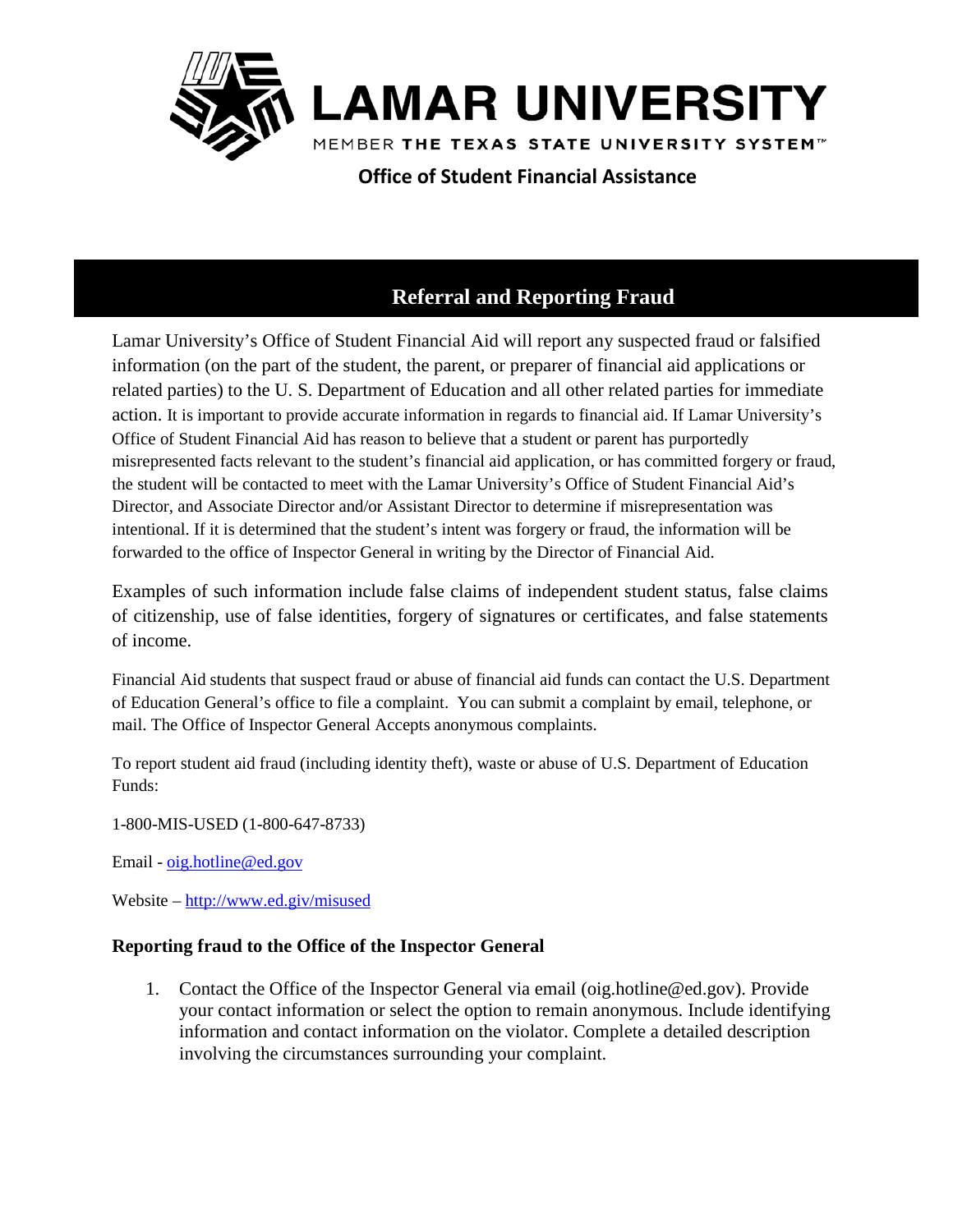- 2. Call the Office of the Inspector General Hotline. This number is 1-800-847-8733. Provide the representative with complete details surrounding your complaint. Include the contact information for the violator and a description of the incidents that occurred. When the operator asks for your personal information, you can elect to remain anonymous.
- 3. Submit your complaint via the web at:

**www2.ed.gov/about/offices/list/oig/index.html**  or via U.S. Postal mail at: **U.S. Department of Education Office of Inspector General Hotline 400 Maryland Ave, S.W. Washington, DC, 20202-1500** 

(Your report can be made anonymously) For questions, please call **1-800-MISUSED** (1-800-547-8733)\*

The complaint form asks for your personal information, information on the violator, and a description of the details surrounding the complaint. Individuals who wish to remain anonymous can download the special complaint form that omits the questions for personal identifying information.

# **Identify Theft**

#### **What is Identify Theft?**

When someone, without lawful authority, knowingly transfers or uses a "means of identification" of another person with the intent to commit, or aid or abet, any unlawful activity that violates Federal law or that constitutes a felony under any State or local law.

#### **Avoiding Identity Theft**

- Don't carry your SSN card with you.
- Shred sensitive information.
- Only carry what you use.
- Photocopy all cards in your wallet.
- Select hard to guess pins and passwords.